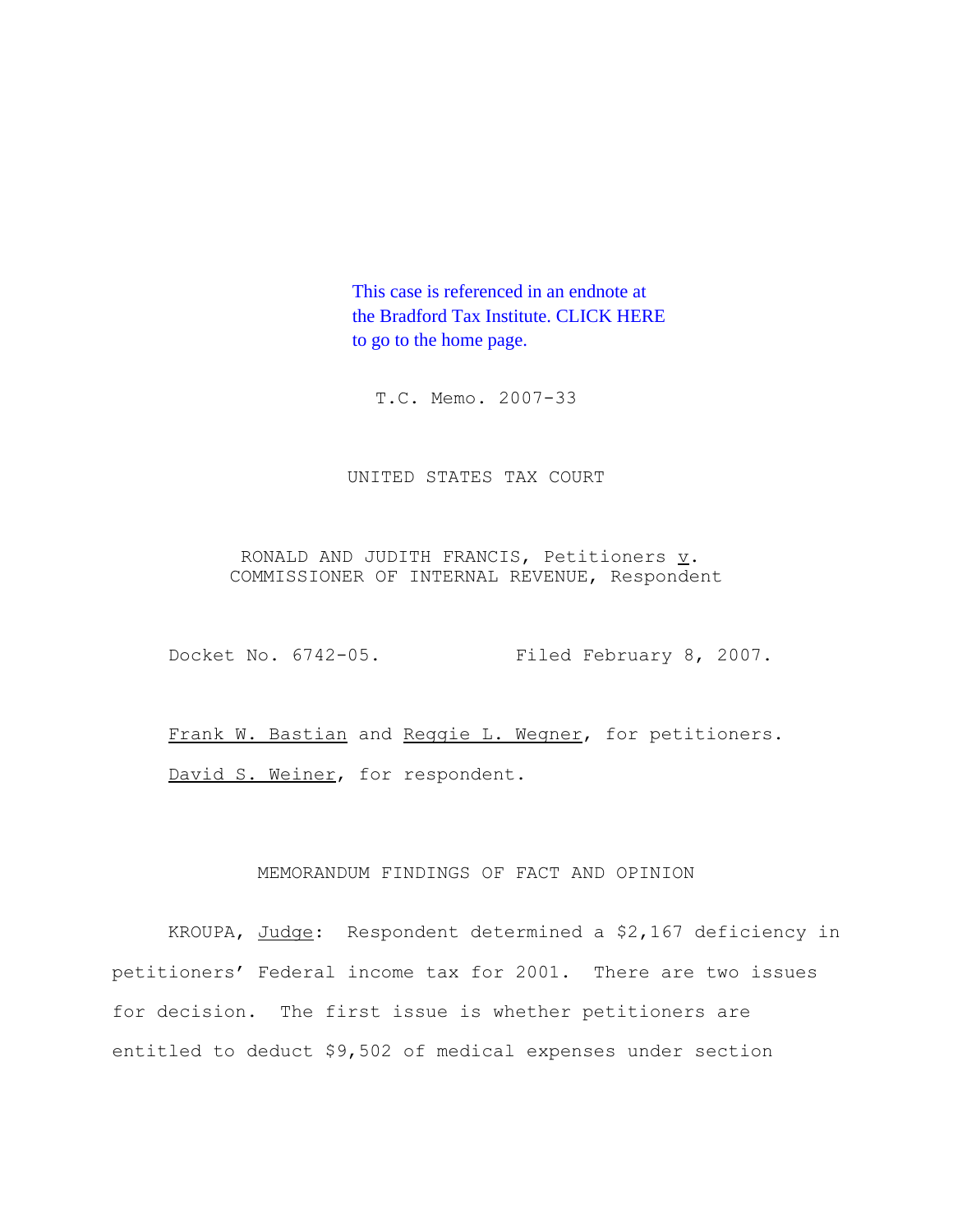162(a).<sup>1</sup> We hold that they are not entitled to deduct the medical expenses under section 162(a) because the compensation to which the claimed deduction was attributable was not reasonable in amount. The second issue is whether \$5,571 of the medical expenses is 60 percent deductible under section 162(l). We hold that it is.

## FINDINGS OF FACT

Some of the facts have been stipulated and are so found. The stipulation of facts and accompanying exhibits are incorporated by this reference. Petitioners resided in Pipestone, Minnesota, at the time they filed the petition.

Petitioner Ronald Francis (Mr. Francis) has operated a farm (the farm) as a sole proprietorship for 40 years. Petitioner Judith Francis (Mrs. Francis) assisted Mr. Francis by performing farm chores, such as milking cows, since Mr. Francis began operating the farm.

The farm established an employer-provided accident and health plan for employees (the plan) through an organization called AgriPlan/BizPlan in 1991. Eligible employees under the plan would be fully reimbursed by the farm for health insurance costs for themselves and their families and reimbursed up to

 $-2-$ 

<sup>1</sup>All section references are to the Internal Revenue Code effective for 2001, and all Rule references are to the Tax Court Rules of Practice and Procedure, unless otherwise indicated. Amounts are rounded to the nearest dollar.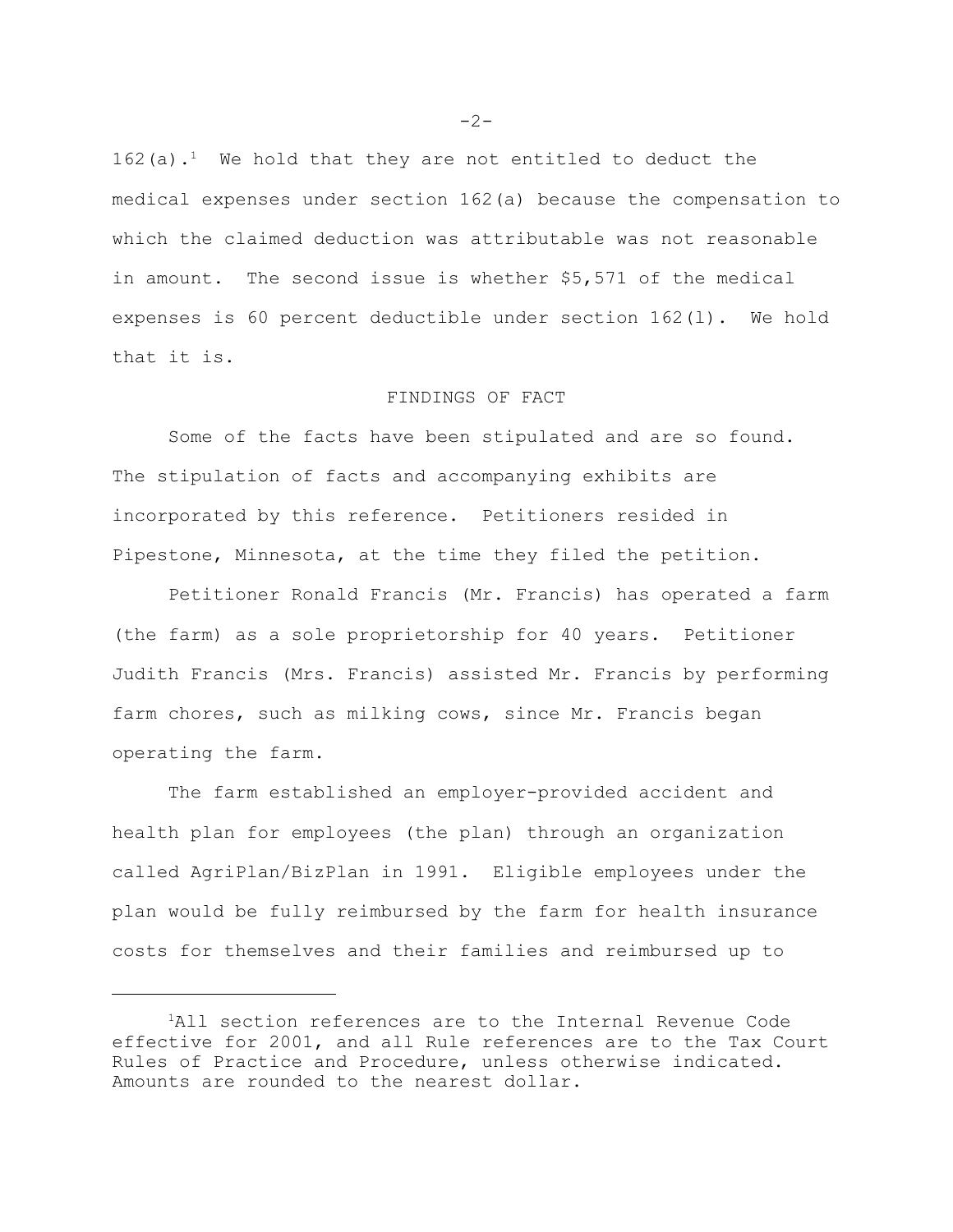\$8,000 for out-of-pocket medical expenses. To be reimbursed, an eligible employee was required to submit a transmittal form to AgriPlan/BizPlan noting the amount the eligible employee paid or incurred for heath insurance and out-of-pocket medical expenses during the year. AgriPlan/BizPlan would then audit the transmittal form and issue a statement to the farm stating the amount it should reimburse the eligible employee.

Mr. Francis, as owner and operator of the farm, and Mrs. Francis executed a written employment agreement in 1997. Mrs. Francis agreed to keep the farm's books, run business errands, and answer telephone calls. The employment agreement also specified that Mrs. Francis would annually receive \$2,004 of wages and would be an eligible employee under the plan. The employment agreement did not, however, specify the number of hours Mrs. Francis was required to work, nor establish the days or times she was required to be available to work.

In 2001, Mrs. Francis performed some services for the farm. Neither Mr. Francis nor Mrs. Francis recorded how many hours, if any, Mrs. Francis worked, or otherwise documented the nature and extent of the services Mrs. Francis may have performed. Mrs. Francis received \$1,998<sup>2</sup> of wages from the farm in 2001.

 $-3-$ 

 $2$ The record is unclear why Mrs. Francis received \$6 less than the \$2,004 she was specified to receive in 2001 under the employment agreement.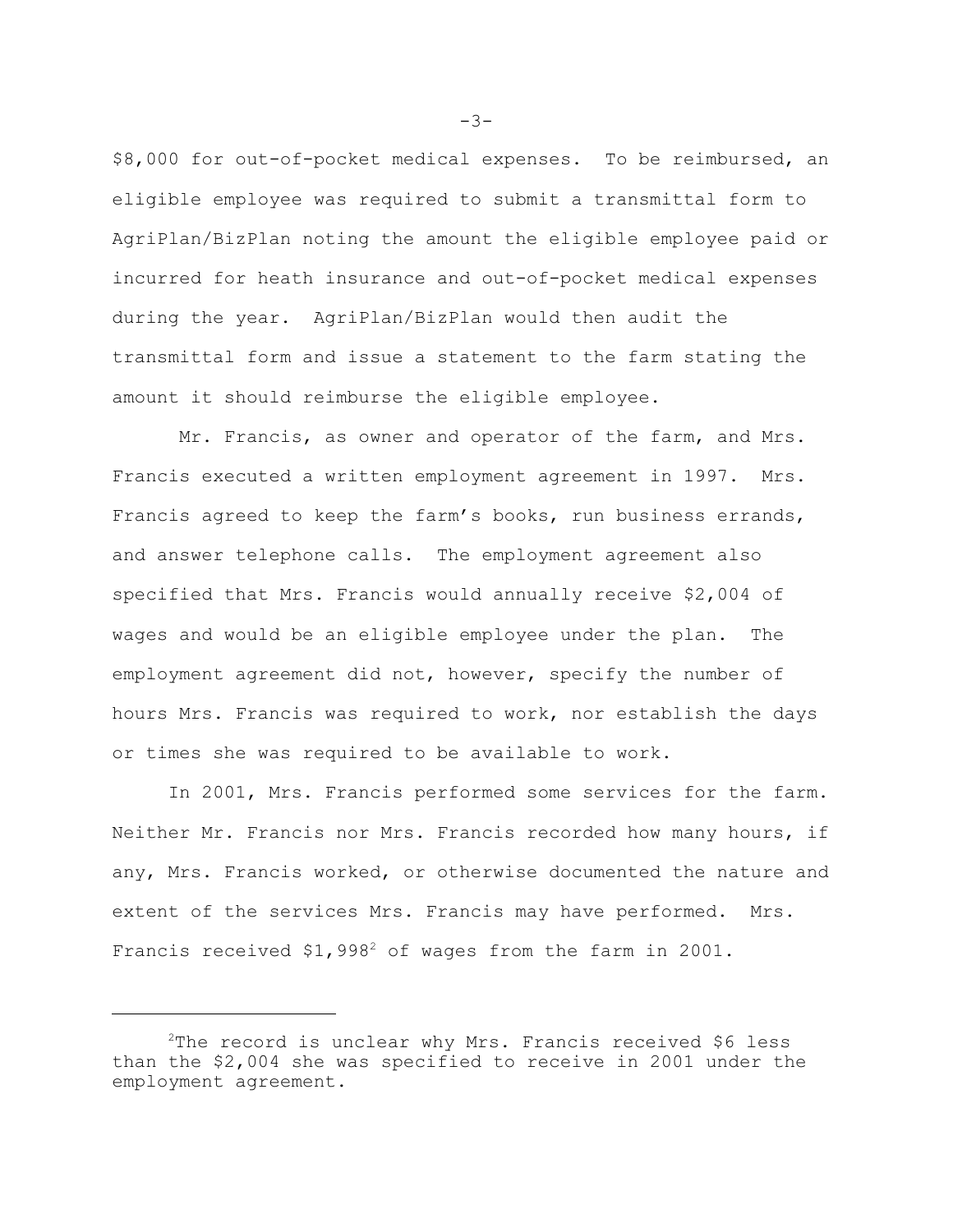Mrs. Francis also ran errands for a farming business operated by petitioners' son in 2001. Petitioners' son did not treat Mrs. Francis as an employee of his farming operation. Petitioners' son performed services on the farm without being treated as an employee of the farm.

Mrs. Francis submitted an employee benefit expense transmittal form to the plan, claiming that she had paid \$9,502 of eligible medical expenses in 2001. Of this amount, \$5,571 was attributable to premiums paid on a joint Blue Cross/Blue Shield health insurance policy and a Medicare supplemental policy solely for Mr. Francis. The farm reimbursed Mrs. Francis for the \$9,502 of eligible expenses. Adding the \$9,502 medical expenses reimbursement to the \$1,998 wages she received, Mrs. Francis received \$11,500 of total compensation for 2001.

Petitioners filed a joint Federal income tax return for 2001. Petitioners reported income and expenses from the farm on Schedule F, Profit or Loss From Farming. Petitioners deducted \$9,502 as an employee benefit plan expense. The \$9,502 deduction was attributable to the medical expenses Mrs. Francis paid and for which the farm reimbursed her.

Respondent sent petitioners a deficiency notice. Respondent determined that petitioners were not allowed to deduct 100 percent of their medical expenses on Schedule F as ordinary and

 $-4-$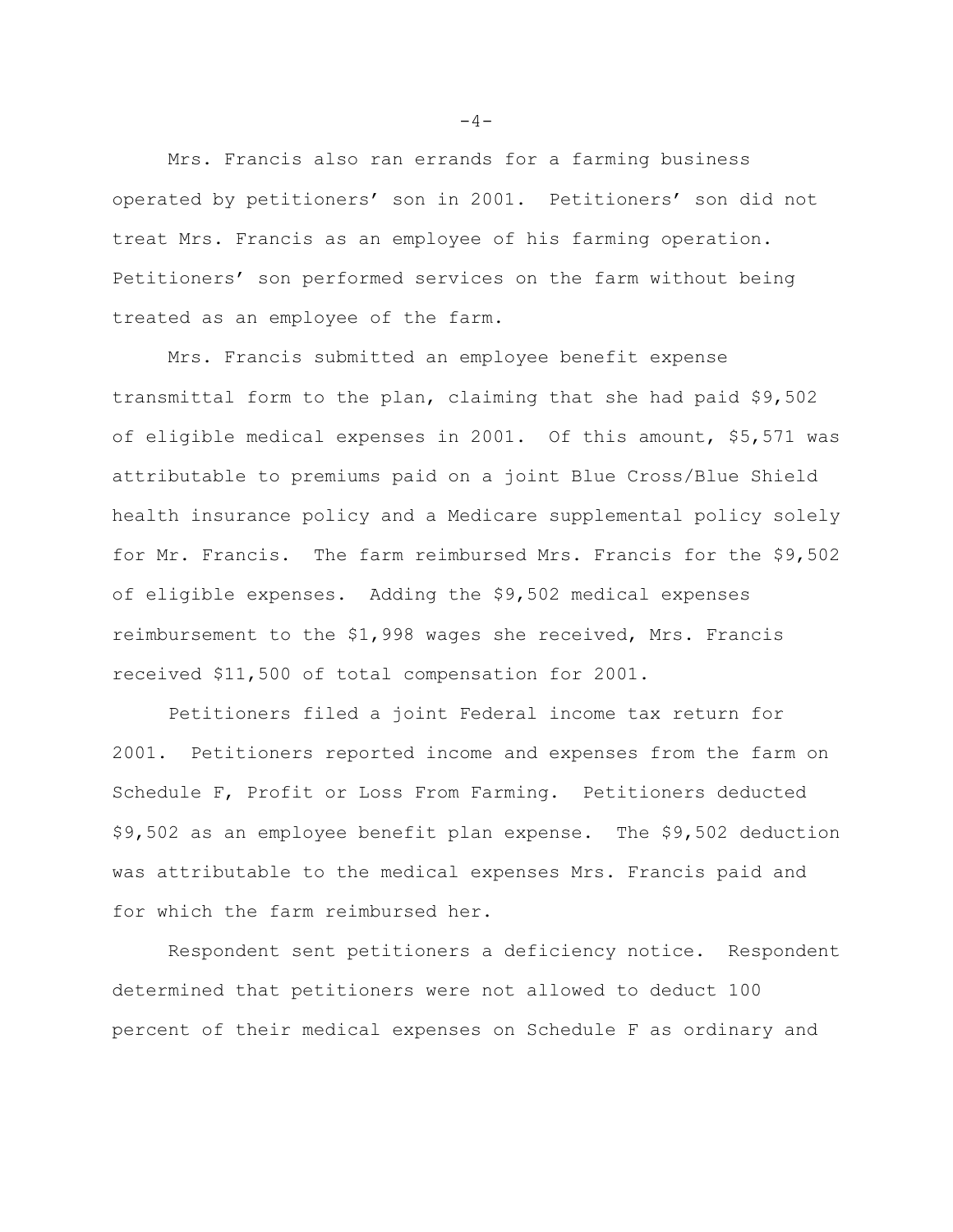necessary expenses under section  $162(a)$ .<sup>3</sup> Respondent determined that 60 percent of the \$5,571 health insurance premium payments for Mr. Francis was deductible under section 162(l) as the health insurance costs of a self-employed individual. Petitioners timely filed a petition.

#### OPINION

We are asked to decide whether petitioners are entitled to deduct medical expenses under section 162(a) and, if not, whether they are entitled to deduct the health insurance premiums component of their medical expenses under section 162(l). The parties agree that petitioners are entitled to deduct the \$1,998 wage component of Mrs. Francis's compensation for 2001; they disagree as to whether her total compensation, including the reimbursement under the plan, was reasonable in amount.

We look to the general rule that deductions are a matter of legislative grace, and the taxpayer must show that he or she is entitled to any deduction claimed. Rule 142(a); Deputy v. du Pont, 308 U.S. 488, 493 (1940). This includes the burden of substantiation. Hradesky v. Commissioner, 65 T.C. 87, 89-90 (1975), affd. per curiam 540 F.2d 821 (5th Cir. 1976).

In addition, taxpayers may fully deduct all ordinary and necessary expenses paid or incurred during the taxable year

 $-5-$ 

<sup>3</sup>Respondent made no determination in the deficiency notice regarding the deductibility of the \$3,931 out-of-pocket medical expenses under sec. 213.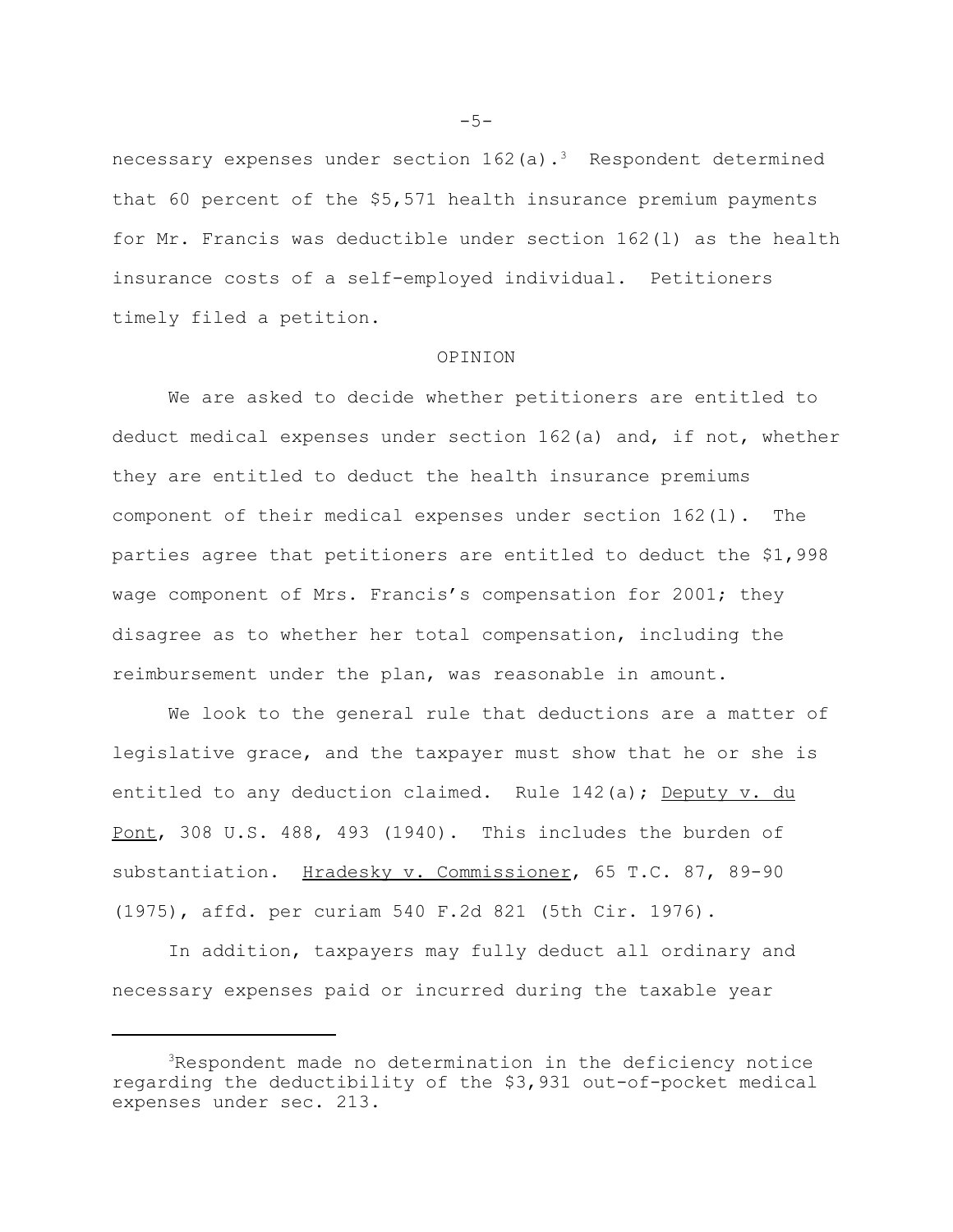carrying on a trade or business. Sec. 162(a). Ordinary and necessary business expenses include the reimbursement of employee benefit plan expenses for expenses the employee pays or incurs. Sec. 162(a)(1); sec. 1.162-10, Income Tax Regs. Employee benefit plan expense reimbursements are deductible if they are paid to a bona fide employee, they are an ordinary and necessary expense, the amount deducted is substantiated,  $4$  the amount deducted was reasonable in amount, and the payment was in fact purely for services. Sec. 162; secs. 1.162-7(a), 1.162-10(a), Income Tax Regs.

Respondent argues that petitioners are not entitled to a business expense deduction for the employee benefit plan expense reimbursement because they failed to prove that the total compensation paid to Mrs. Francis in 2001 was reasonable in amount. We agree.

The deductibility of employee benefit plan expenses generally requires proof, in the first instance, of an employeremployee relationship. Respondent concedes that Mr. Francis had the right to control<sup>5</sup> Mrs. Francis in her performance of services

 $-6-$ 

<sup>4</sup>Respondent concedes that the amount deducted was substantiated.

<sup>5</sup>Although no single factor is controlling, the "right to control" the activities of the individual whose status is in issue is the "fundamental test" of whether an employer-employee relationship exists. Profl. & Executive Leasing, Inc. v. Commissioner, 89 T.C. 225, 232 (1987), affd. 862 F.2d 751, 753 (continued...)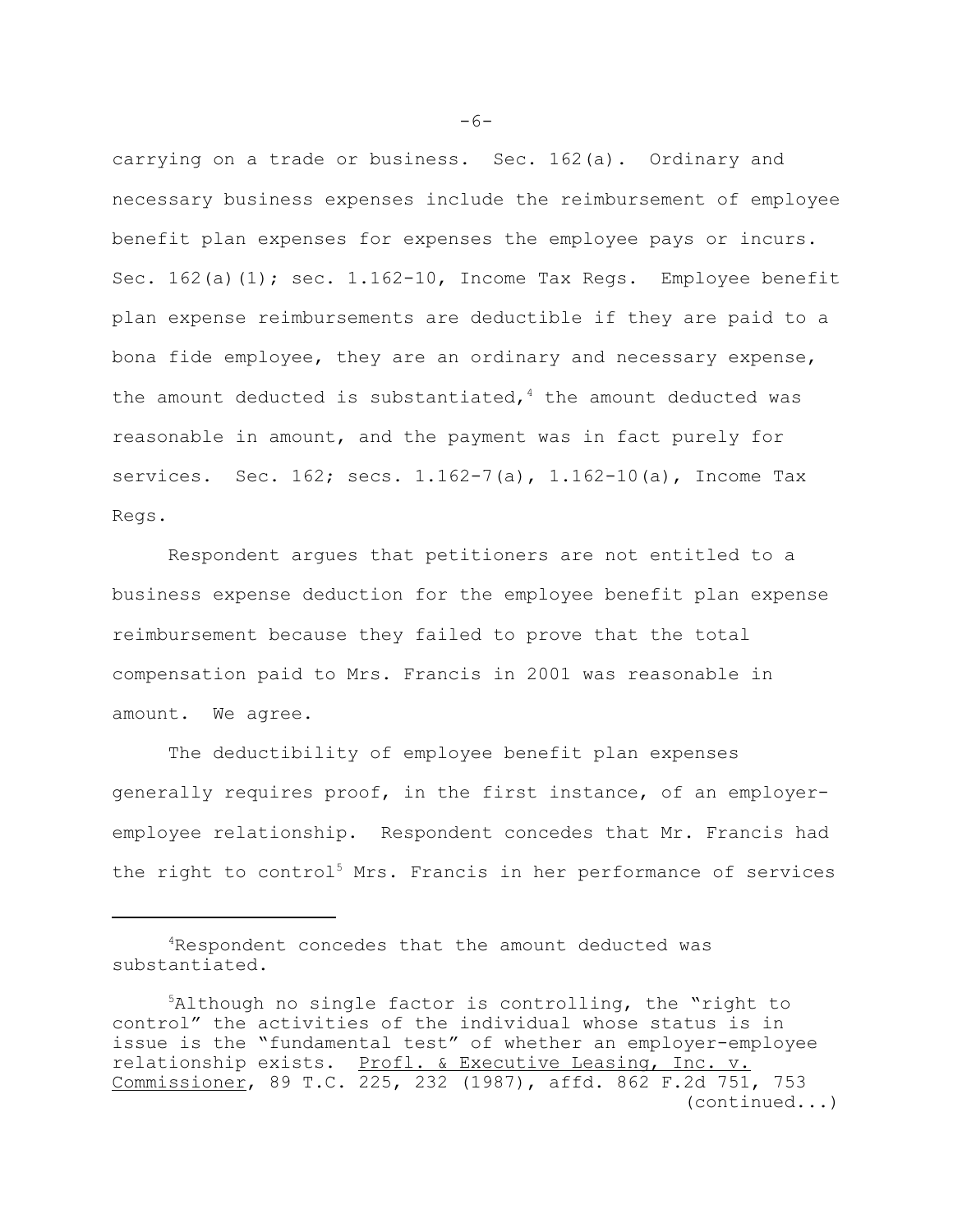for the farm, but he also points to several factual inconsistencies that discredit petitioners' characterization of Mrs. Francis as an employee of the farm. Specifically, Mrs. Francis performed services for the farm for many years before 1997 (the year her employment agreement was executed), Mrs. Francis performed services for their son's farming operation without being treated as an employee of the son's operation, and petitioners' son performed services on the farm without being treated as an employee. While these facts are troubling,  $6$  we need not determine whether Mrs. Francis was a bona fide employee of the farm to decide this case. Even assuming arguendo that Mrs. Francis was a bona fide employee,<sup>7</sup> we find that petitioners failed to prove that any compensation paid to Mrs. Francis in excess of \$1,998 was reasonable in amount given that petitioners failed to document any hours or times Mrs. Francis may have performed services for the farm.

Whether amounts paid to an employee are reasonable compensation for services rendered is a question of fact to be

5(...continued) (9th Cir. 1988).

 ${}^6E$ qually as troubling is respondent's argument that no bona fide employer-employee relationship existed, yet respondent conceded that petitioners were entitled to deduct \$1,998 of "wages" paid to Mrs. Francis.

<sup>7</sup>If we were to find Mrs. Francis was a bona fide employee, respondent would concede that the claimed employee benefit plan expense would be an ordinary and necessary expense.

 $-7-$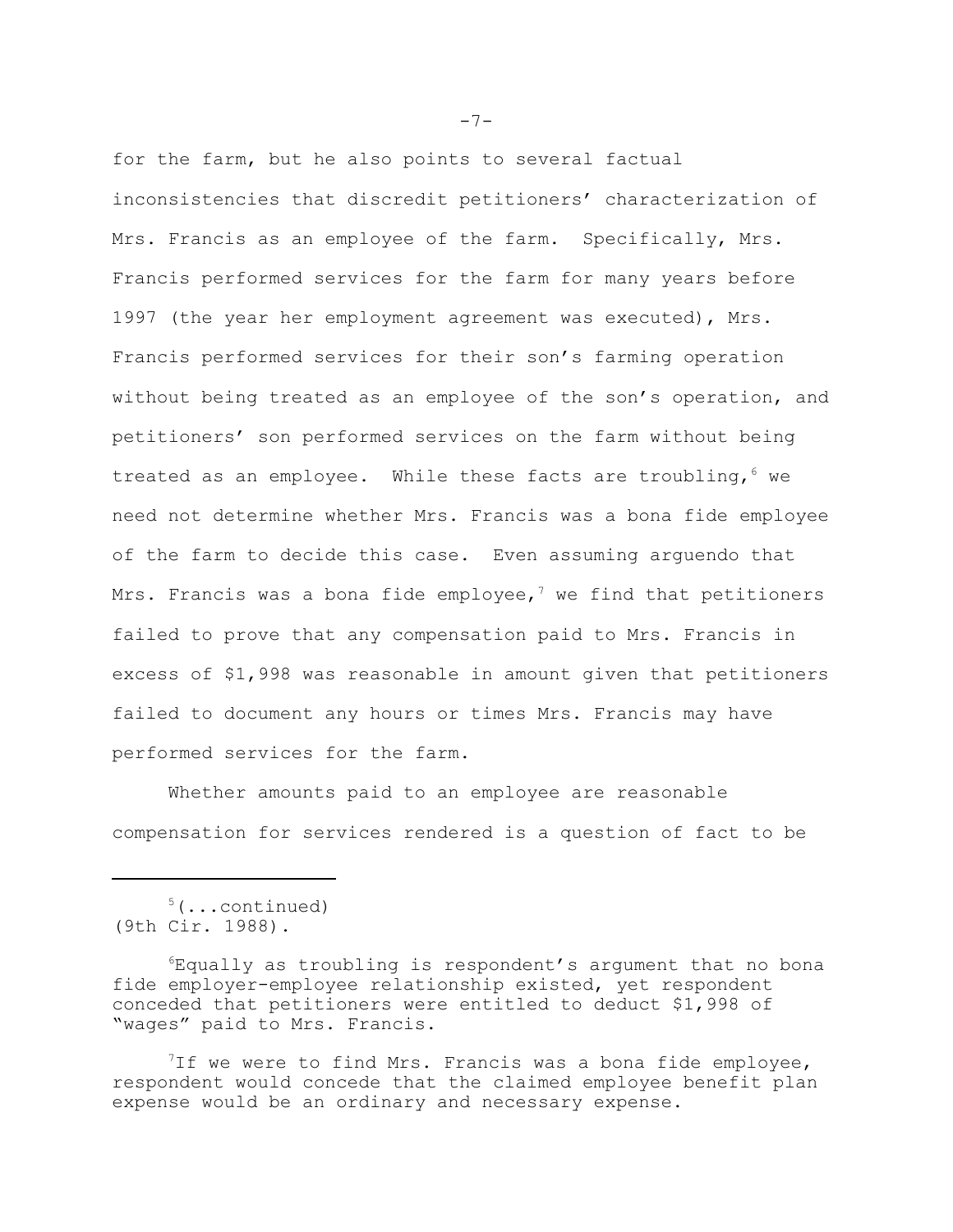decided on the basis of the facts and circumstances of each case. See Estate of Wallace v. Commissioner, 95 T.C. 525, 553 (1990), affd. 965 F.2d 1038 (11th Cir. 1992). Further, there are no fixed rules or exact standards for determining what constitutes reasonable compensation, although a number of factors have been identified as relevant. <sup>8</sup> See Golden Constr. Co. v. Commissioner, 228 F.2d 637, 638 (10th Cir. 1955), affg. T.C. Memo. 1954-221. With these rules in mind, we determine whether the compensation Mrs. Francis received for business-related services was reasonable in amount.

The employment agreement for Mrs. Francis did not set the number of hours she was required to work to earn her pay and benefits, nor did Mrs. Francis keep a time log recording the number of hours she worked for the farm in 2001. Petitioners did not establish what Mrs. Francis earned on an hourly basis because they did not prove how many hours she worked, and they did not establish what employees doing comparable work on other similarly sized farms in the vicinity were paid hourly.

We apply close scrutiny to the facts in a family situation and find petitioners did not prove that any of the compensation paid to Mrs. Francis for services she provided the farm was reasonable in amount to the extent it exceeded the \$1,998 that

 $-8-$ 

<sup>&</sup>lt;sup>8</sup>See Miller & Sons Drywall, Inc. v. Commissioner, T.C. Memo. 2005-114, for a list of the relevant factors.